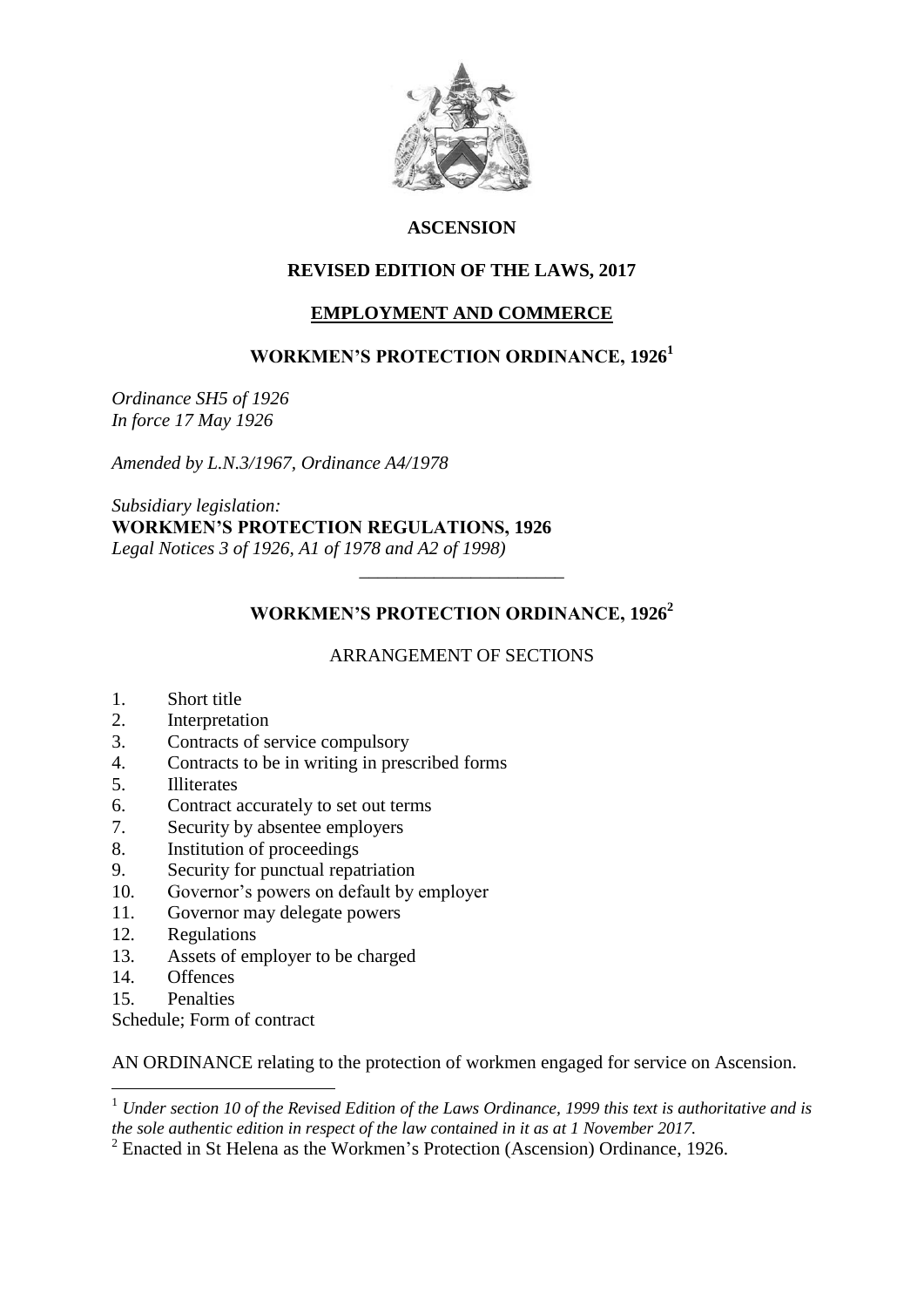### **Short title**

**1.** This Ordinance may be cited as the Workmen's Protection Ordinance, 1926.

### **Interpretation**

- **2.** In this Ordinance, unless the context otherwise requires—
- **"contract of service"** means a contract of service to be performed in whole or in part within Ascension but does not include a contract of apprenticeship or a contract for the employment of a domestic servant;
- **"employer"** includes any person, firm, corporation or company employing workmen and also the attorney, agent, manager, factor or foreman of any such person, firm, corporation or company;
- **"workman"** means any person who ordinarily gains his or her livelihood by performing manual or clerical work for hire and includes any person who in fact is hired to perform manual or clerical work or as foreman, ganger, or in any like capacity directly to supervise the performance of manual or clerical work by other persons.

### **Contracts of service compulsory**

**3. (1)** Subject to subsection (2), every employer desirous of engaging a workman or workmen for service in Ascension must enter into a separate contract of service in accordance with the provisions of this Ordinance with each workman so engaged:

**(2)** The Governor may, on the application of any workman, exempt the engagement of such workman for service in Ascension from the provisions of this Ordinance if the Governor is of the opinion that such exemption is in the circumstances of the case desirable.

### **Contracts to be in writing in prescribed forms**

**4.** Every contract of service entered into as provided in section 3 must be in writing in the form prescribed in the Schedule, or to the like effect, and signed by the parties to it, and be attested by a Justice of the Peace or some Government officer duly appointed by the Governor.

### **Illiterates**

**5.** No contract of service is enforceable as against any workman who is unable to read and understand writing, unless it bears an attestation under the hand of a Justice of the Peace or of some officer of Government appointed by the Governor to the effect that the contract was read over and explained to the workman in the presence of such Justice of the Peace or officer of Government and was entered into by him or her voluntarily and with full understanding of its meaning and effect.

### **Contract accurately to set out terms**

**6.** No contract of service is enforceable as against a workman unless it specifies as accurately as may be—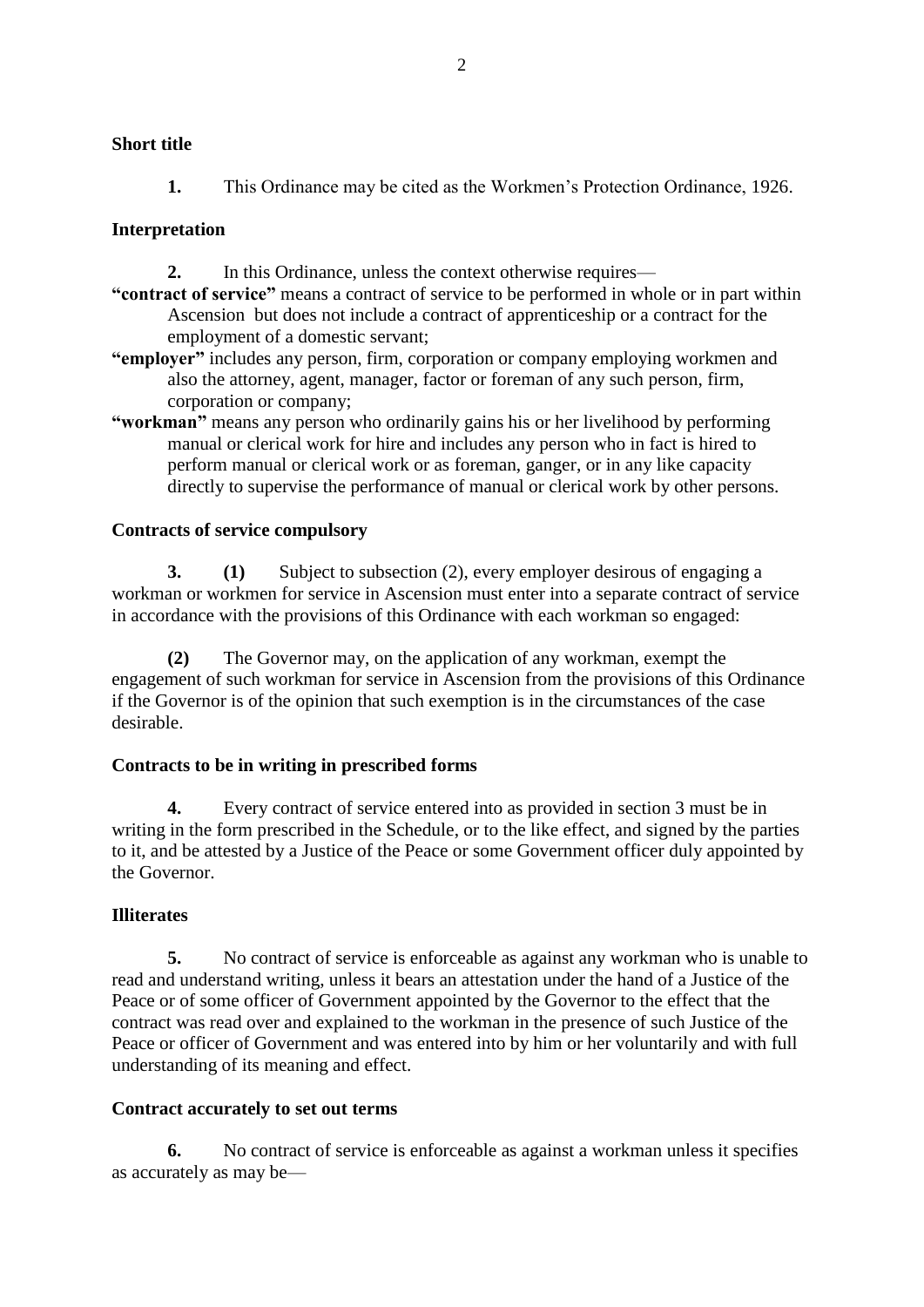- *(a)* the nature of the service;
- *(b)* the place or limits within which the service is to be performed;
- *(c)* the duration of the contract;
- *(d)* the remuneration to be paid;
- *(e)* the provision to be made by the employer for the return of the workman at the termination of the contract to the place whence he or she was engaged; and
- *(f)* an undertaking to provide any medical or dental attention for the workman prescribed by regulation made by the Governor.

### **Security by absentee employers**

**7.** If the employer is a corporation or company registered outside St Helena or Ascension or a person not ordinarily residing or carrying on business within St Helena or Ascension, or if for any reason in the opinion of the Governor it is desirable in the interests of any workman, the Governor may require the employer to—

- *(a)* provide an address to which communications intended for the employer can be sent for up to 2 years from the date of the contract; and
- *(b)* give security for the due performance of the contract in a manner and to an amount prescribed by regulations.

### **Institution of proceedings**

- **8. (1)** If –
- *(a)* a workman institutes legal proceedings in a court of competent jurisdiction in St Helena or Ascension to recover from an employer any sum alleged to be due by way of wages or otherwise under a contract of service or by way of damages for loss sustained or injury received during the period of duration of a contract of service; and
- *(b)* the employer is a corporation or company registered outside St Helena or Ascension, and the court is satisfied that at the time the proceedings are taken the employer is not resident in St Helena or Ascension and is not likely to return to St Helena or Ascension within a reasonable time,

the court may direct that notice of the proceedings is to be sent to the employer by registered letter directed to the registered office of such corporation or company or to the address given by such employer pursuant to section 7 *(a)*.

**(2)** If, after the lapse of a time the court considers reasonable (to be stated in the notice) the employer does not enter an appearance to the action, the court must hear and adjudicate on the matter without further delay and may direct that any sum found to be due to the workman is to be recovered under the security entered into in accordance with section 7 *(b)*.

### **Security for punctual repatriation**

**9.** The Governor may require any employer to provide security for the punctual repatriation of all time-expired labourers, their spouses and children and of any sick labourer or the spouse or child of any labourer who in the opinion of a duly qualified medical officer should be repatriated, or of any labourer or member of his or her family who is declared by the Governor an undesirable person.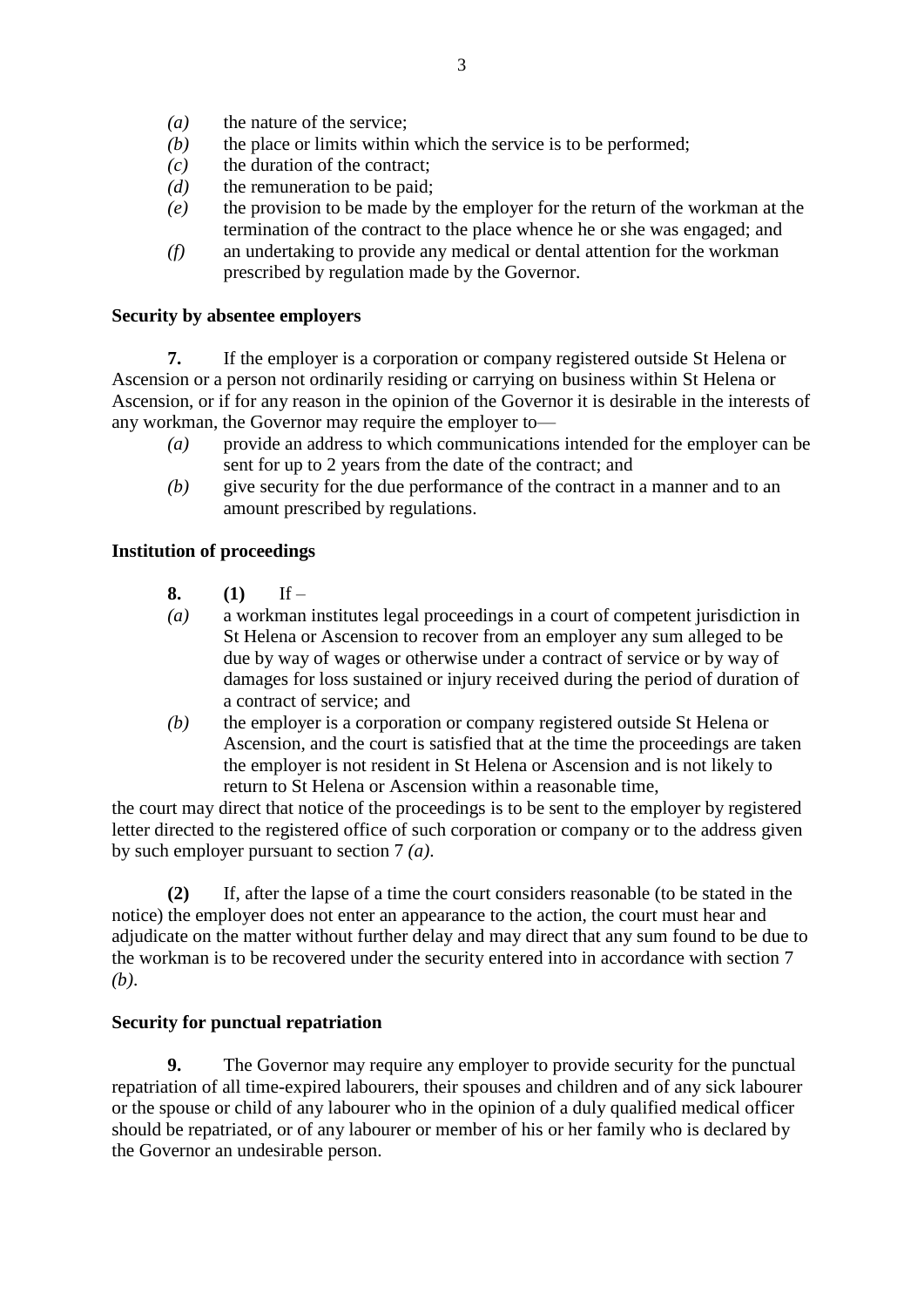## **Governor's powers on default by employer**

**10.** If an employer at any time fails to repatriate any workman within a reasonable period after the date when he or she should have been repatriated or fails to perform any act required by this Ordinance or regulations made under it –

- *(a)* the Governor may, at the expense and responsibility of the employer, cause the workman to be repatriated or such act to be performed; and
- *(b)* the employer commits an offence.

Penalty: As provided in section 15.

## **Governor may delegate powers**

**11.** The Governor may delegate all or any of the powers vested in the Governor by or under this Ordinance (the power to make regulations excepted) to the Controller of Labour or other officer the Governor appoints for the purpose.

# **Regulations**

**12.** The Governor may make regulations for the better operation of this Ordinance, and in particular, but without limiting that power, prescribing—

- *(a)* the places outside Ascension in which workmen may be recruited for employment in Ascension;
- *(b)* the form of contract to be entered into by employers and workmen pursuant to this Ordinance;
- *(c)* the form and amount of the security to be given by an employer for the due performance of the contract;
- *(d)* the housing accommodation, food rations, cold storage, and medical or dental service to be provided by employers for workmen recruited from outside Ascension;
- *(e)* the conditions to be observed by employers in the transport of workmen to Ascension by sea;
- *(f)* the supply of fresh water for workmen engaged under this Ordinance;
- *(g)* the provision to be made by an employer for the maintenance of good order and conduct among the workmen engaged under this Ordinance; and
- *(h)* the conditions to be observed by an employer as to the repatriation of workmen recruited from outside Ascension.

## **Assets of employer to be charged**

**13.** If an employer abandons operations in Ascension, or becomes bankrupt or goes into liquidation, any sums due from the employer to a workman engaged by the employer under this Ordinance, and any expenses incurred in repatriating any such workman, constitute a first charge upon the assets of such employer in St Helena and Ascension.

# **Offences**

- **14.** It is an offence for a person to –
- *(a)* induce or attempt to induce any workman to proceed to Ascension for the purpose of employment, other than as a domestic servant or under a contract of apprenticeship, without having previously entered into a written contract of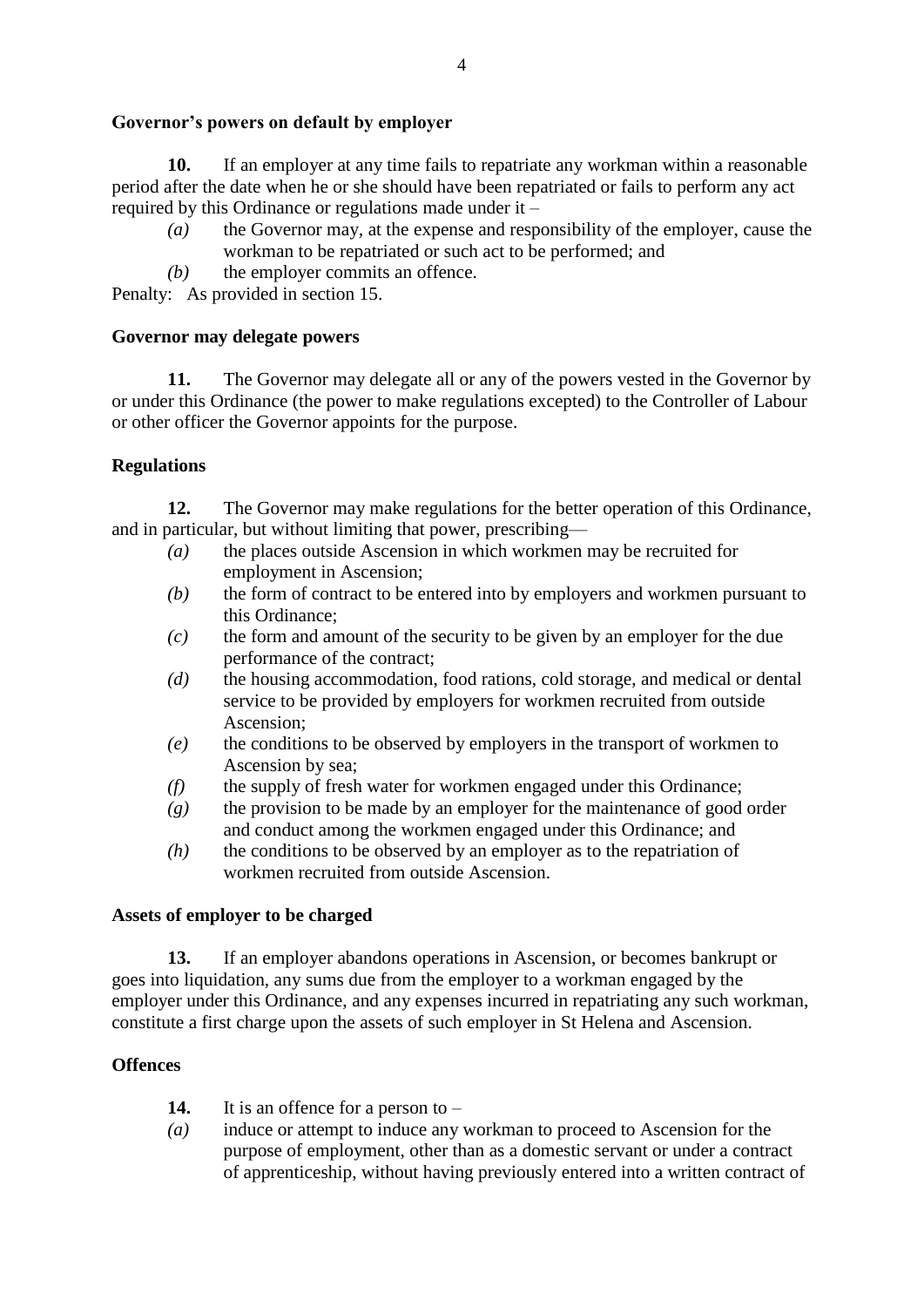service in all respects in accordance with the provisions of this Ordinance and regulations made under it;

- *(b)* fail to repatriate any workman within a reasonable period after the termination of his or her contract of service or otherwise after due date; or
- *(c)* contravene any provision of this Ordinance and the regulations.

#### **Penalties**

**15.** A person who commits an offence under this Ordinance or the regulations is liable on conviction to a fine of £50 or imprisonment for one year, or both.

### **SCHEDULE**

(Section 4)

### **FORM OF CONTRACT**

This Agreement made the ...................... day of ........…….........….............., 20............. Between ...................... of ...................... (hereafter called "the Employer") of the one part and ...................... of ...................... (hereafter called "the Workman") of the other part Witnesses as follows:—

| 1. The Employer agrees to hire the Workman and the Workman agrees to serve the Employer |  |  |
|-----------------------------------------------------------------------------------------|--|--|
|                                                                                         |  |  |
|                                                                                         |  |  |
|                                                                                         |  |  |

2. The Employer will provide suitable living accommodation for the Workman.

3. [Here insert other benefits such as food or subsistence allowance, free medical attention, etc., to be provided.]

4. The Employer agrees to make the following provision for the return of the Workman to ...................... at the termination of this contract, namely:—

Provided nevertheless that the Workman, if so desired by the Employer, will continue to give his/her services during the period from the date of the expiring of the term of service provided by this contract and the date of sailing of the first steamer by which the Workman can be repatriated, and it is hereby mutually agreed that all the terms and provisions of this contract will continue to be in full force and operation in respect to such continued service.

5. The Workman contracts with the Employer to serve the employer faithfully and to the best of his/her ability during the continuance of this contract. The Workman agrees to submit to medical examination from time to time as required by the Employer, or by any laws or regulations under them.

6. This contract is made pursuant to and subject to the provisions of the Workmen's Protection Ordinance,1926 and to the rules for the time being in force under it and is to be interpreted and enforced in accordance with the laws for the time being in force in Ascebsion.

In Witness whereof the parties hereto have set their hands the day and year first above written.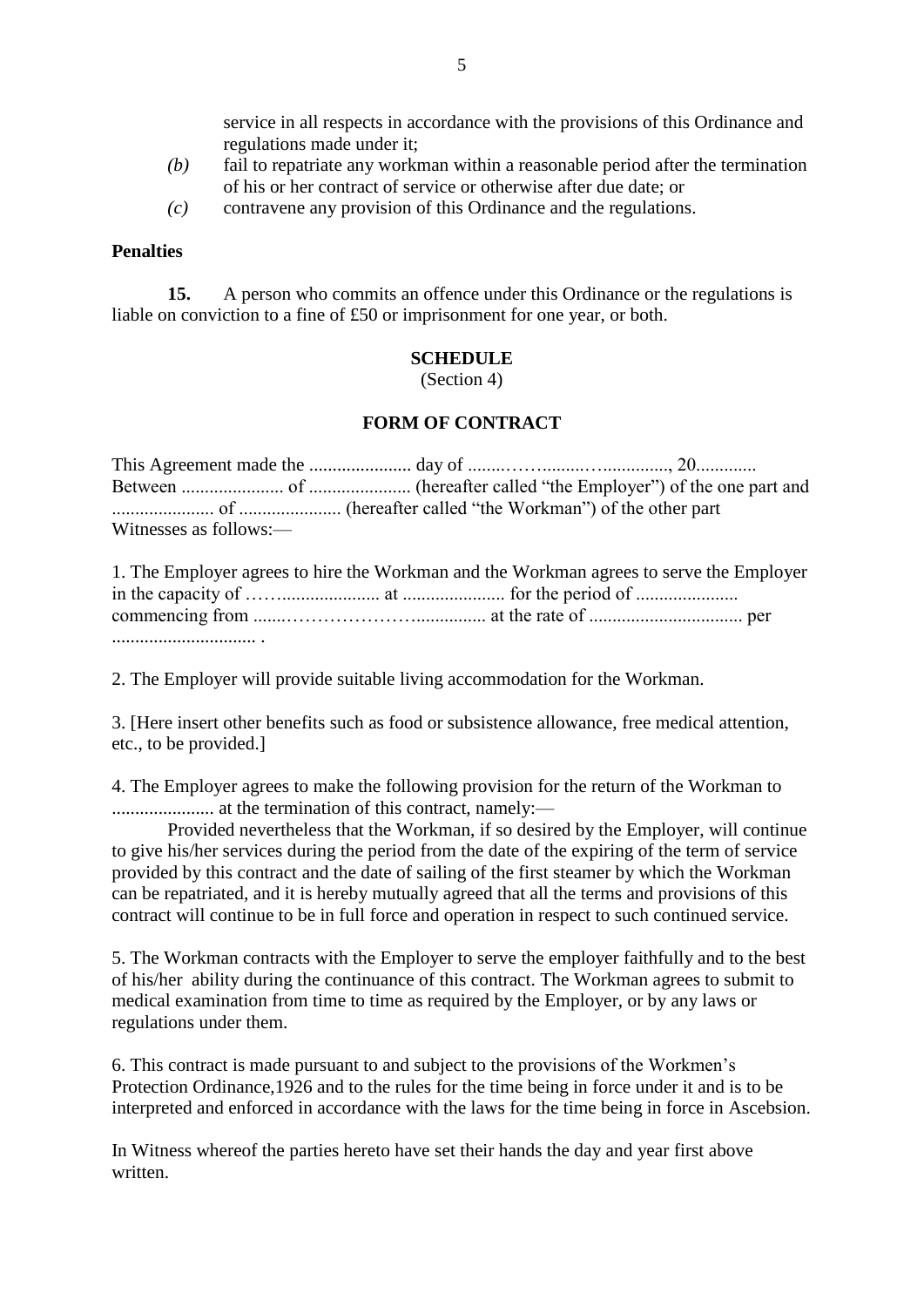Signed by the Employer in the presence of me the undersigned Attesting Officer.  $\uparrow$  A.B.

Signed by the Workman in the presence of me the undersigned Attesting Officer.  $\qquad$  C.D.

The above-named parties set their hands hereunto having assented to and confirmed the above written agreement, the same having been read over and explained to them in my presence, and they acknowledge having entered into the said agreement voluntarily and with full understanding as to the meaning and effect of it.

.......................................

Attesting Officer (J.P., or as the case may be).

## **WORKMEN'S PROTECTION ORDINANCE, 1926**

\_\_\_\_\_\_\_\_\_\_\_\_\_\_\_\_\_\_\_\_\_\_\_\_

# **WORKMEN'S PROTECTION REGULATIONS, 1926**

(Section 12)

### TABLE OF CONTENTS

- 1. Citation
- 2. Contract of service
- 3. Repatriation
- 4. Information as to conditions of life in Ascension
- 5. Housing accommodation
- 6. Standard rations
- 7. Cold storage
- 8. Water supply
- 9. Medical attendance
- 10. Dry canteen
- 11. Recreation
- 12. Requirements of medical and sanitary administration
- 13. Special police force
- 14. Plans of buildings
- 15. Lock-up
- 16. Cessation of business or failure of water supply
- 17. Transport
- 18. Provision as to deviation in charter parties
- 19. Compliance with law of country of recruited workmen

### **Citation**

**1.** These Regulations may be cited as the Workmen's Protection Regulations,

1926.

### **Contract of service**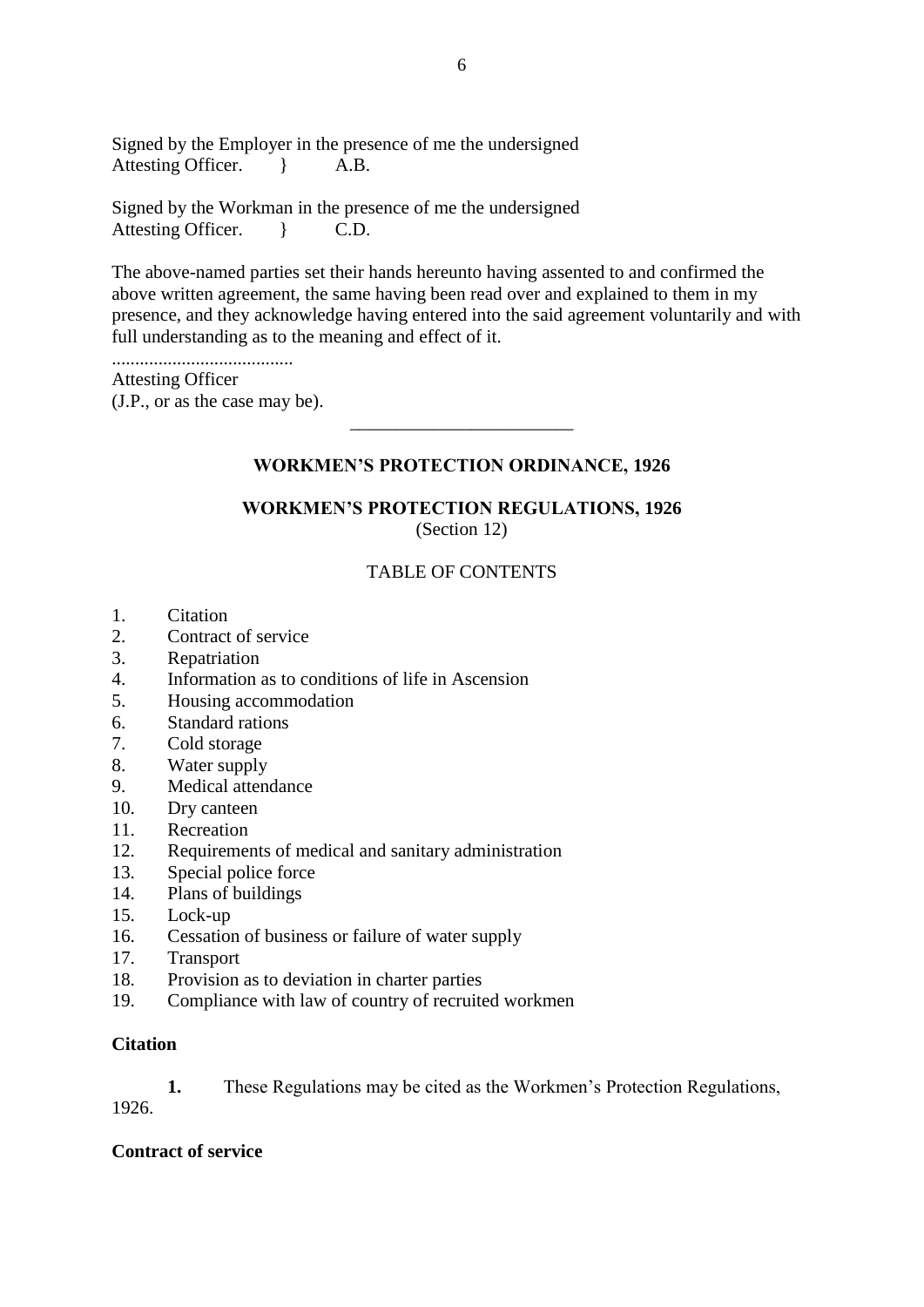**2. (1)** A contract of service must be entered into with each workman before he or she embarks at the place of recruitment.

- **(2)** No workman may be engaged for a longer period than –
- *(a)* in the case of St Helenians 3 years, or, if married and not accompanied by wife, two years;
- *(b)* in any other case such period as the Governor approves:

But this regulation does not prevent any workman from entering into a fresh contract of service at the termination of his or her engagement if her or she wishes to do so. A signed or certified copy of every contract of service or renewal of it must shall be lodged without delay in the office of the Controller of Labour or such other officer as the Governor appoints.

# **Repatriation**

**3.** An employer must repatriate any workman with his or her dependants within 30 days of the expiration of his or her contract of service, and must repatriate at the first available opportunity –

- *(a)* any workman required by certificate under the hand of the Medical Officer to be repatriated; and
- *(b)* on demand by the Controller of Labour, any workman or member of his or her family deemed by the Controller to be an undesirable person.

## **Information as to conditions of life in Ascension**

**4.** An employer or employer's agent must, when engaging any workman, explain fully the nature of the work on which he or she is to be employed, the conditions of living obtaining in Ascension, and especially the arrangements that have been made or will be made as to—

- *(a)* housing;
- *(b)* provision for cooking and messing;
- *(c)* water rationing;
- *(d)* control of alcohol;
- *(e)* pass system and limitation of bounds;
- *(f)* protection of birds and turtles.

## **Housing accommodation**

**5.** An employer must provide suitable housing accommodation for the workman and for members of his or her family who accompany him or her. The accommodation provided must have been approved by the Governor or other officer appointed by him or her for the purpose before such workman or member of his or her family is permitted to land.

## **Standard rations**

**6.** An employer must, if required to do so by the Governor, establish standard ration schedules in respect of each various race or class of workmen. Such schedules are subject to approval by the Governor, and must be communicated and explained to each workman before any contract of service is entered into by him or her.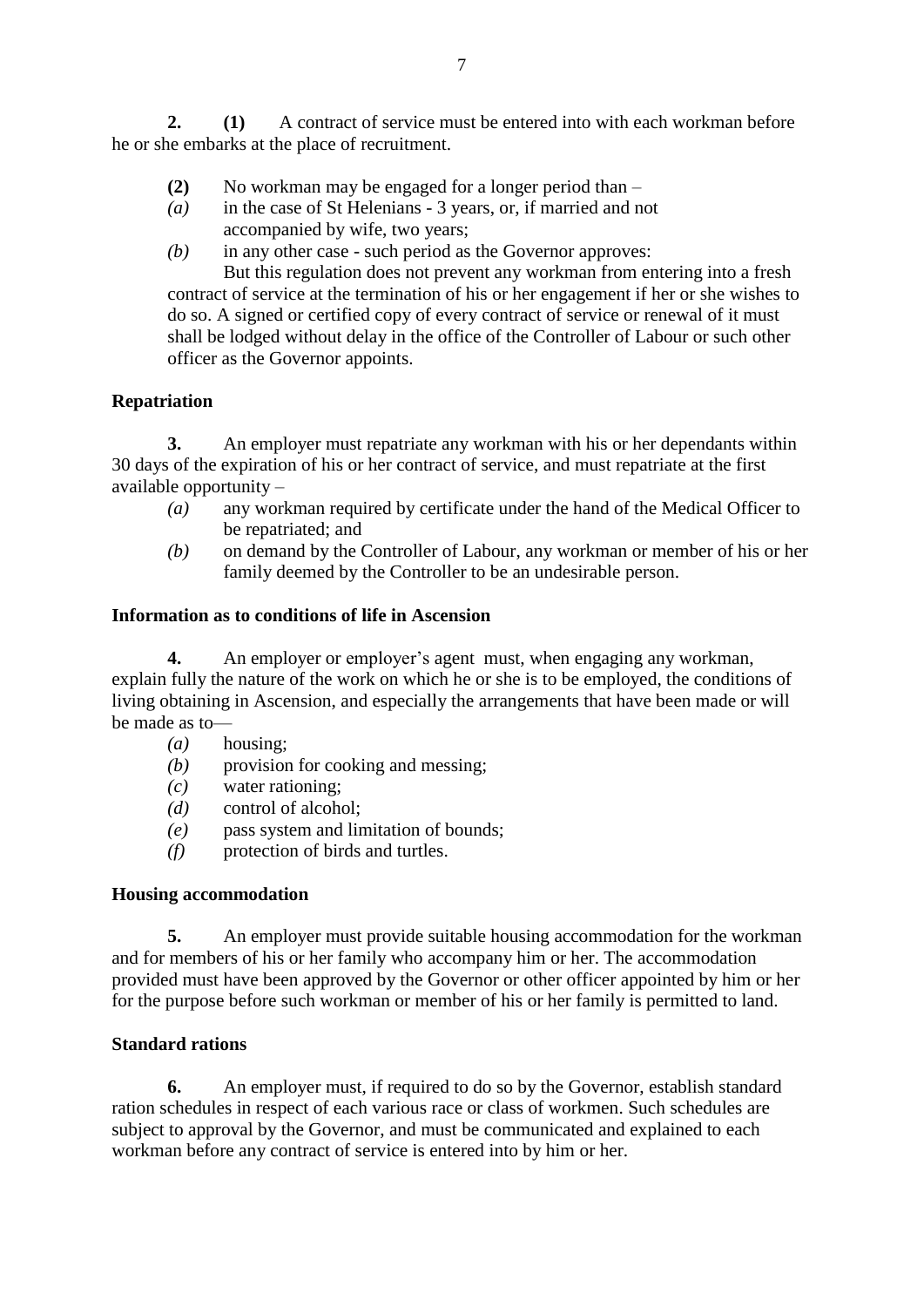## **Cold storage**

**7.** An employer must provide all necessary cold storage to the satisfaction of the Governor for the proper maintenance of food supplies, and maintain as a minimum reserve sufficient foodstuffs for a period of 2 months.

## **Water supply**

**8.** An employer must furnish and maintain a proper supply of fresh water, and further provide a reserve supply sufficient to cover a period of 2 months.

## **Medical attendance**

**9. (1)** An employer must make provision to the satisfaction of the Governor for employees and their dependants to receive all necessary medical, dental and surgical treatment, including treatment in hospital as in-patient or out-patient, under the care of a qualified medical officer.

**(2)** For the purpose of this regulation, the term **"provision"** includes the payment of all legitimate costs incurred, including accommodation and internal transport costs, in circumstances where an employee or his or her dependants are referred abroad for medical or surgical treatment.

## **Dry canteen**

**10.** An employer may be required by the Governor to open and maintain a dry canteen for the convenience of the workmen employed. The charges in respect of goods sold at such canteen must be limited to cover the actual expenses involved in maintaining the canteen.

### **Recreation**

**11.** An employer may be required to provide and maintain a suitable sports ground for the use of the workmen employed and to take reasonable steps to provide opportunities for their recreation.

## **Requirements of medical and sanitary administration**

**12.** An employer must at all times comply with the reasonable requirements of the Government in respect to medical and sanitary administration, and the social welfare of all workmen employed by the employer in Ascension.

## **Special police force**

**13. (1)** An employer, for the purpose of maintaining good order and conduct among employees, may be required by the Governor to provide the necessary quarters for and to defray the expenses involved in the equipment and maintenance (including expense of medical attendance) of a special police force, comprising such establishment as the Governor from time to time determines.